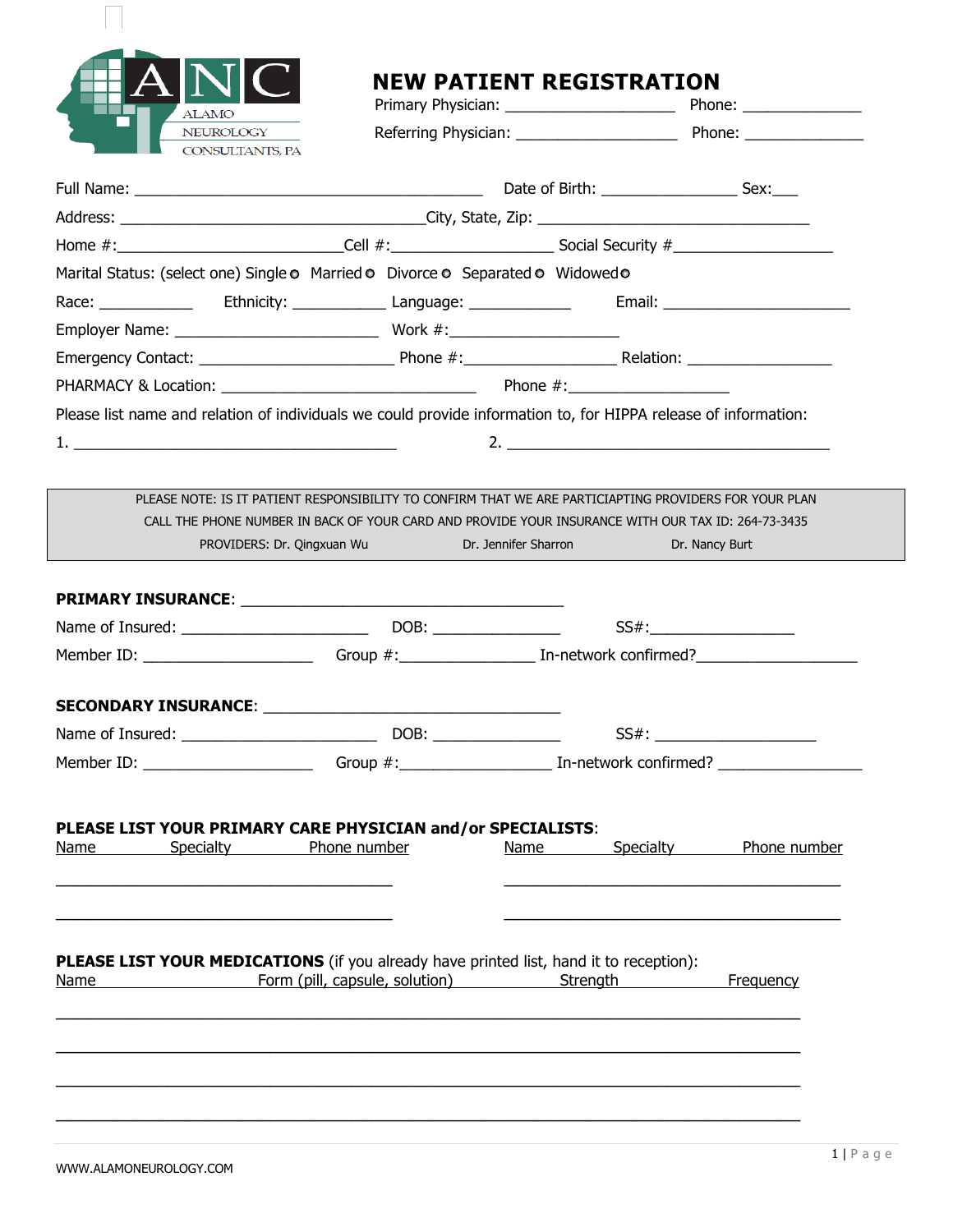### **HAVE YOU EVER HAD?**

| $\circ$   | No known medical problems                            | O       | <b>Heart Valve Problems</b>         |
|-----------|------------------------------------------------------|---------|-------------------------------------|
| $\bullet$ | <b>Heart Attack</b>                                  | $\circ$ | <b>Stroke</b>                       |
| $\circ$   | COPD/Emphysema                                       | O       | Stomach/Gall Bladder Problems       |
| $\circ$   | Jaundice/ Hepatitis/ Other Liver<br><b>Disorders</b> | $\circ$ | Ulcerative Colitis/ Crohn's Disease |
| $\circ$   | Venereal Disease                                     | O       | <b>Kidney Disease</b>               |
| $\circ$   | Arthritis                                            | $\circ$ | <b>Headaches</b>                    |
| o         | High Blood Pressure                                  | o       | Birth Defects/ Inherited Diseases   |
| $\circ$   | Seizure Disorder                                     | O       | Depression                          |
| $\circ$   | <b>Thyroid Problem</b>                               | O       | <b>Diabetes</b>                     |
| $\bullet$ | Eczema/ Psoriasis                                    | $\circ$ | <b>Breast/ Prostate Problems</b>    |
| $\circ$   | Anemia/ Blood Problems                               | o       | Sexual Problems                     |
| $\circ$   | Cancer If yes, Type:                                 | O       | Other:                              |

| <b>HOSPITALIZATIONS:</b>                                           |                | <b>SURGICAL HISTORY:</b> |                                                            |
|--------------------------------------------------------------------|----------------|--------------------------|------------------------------------------------------------|
| Please list those serious illnesses that required hospitalization. |                |                          | Please list those surgeries that you have had in the past. |
| Month/Year                                                         | <b>Illness</b> | Month/Year               | Surgery                                                    |
|                                                                    |                |                          |                                                            |
|                                                                    |                |                          |                                                            |
|                                                                    |                |                          |                                                            |
|                                                                    |                |                          |                                                            |
|                                                                    |                |                          |                                                            |
|                                                                    |                |                          |                                                            |
|                                                                    |                |                          |                                                            |

| <b>SOCIAL HISTORY:</b>                                 |                                            | <b>ALLERGIES:</b>   |                  |
|--------------------------------------------------------|--------------------------------------------|---------------------|------------------|
| Do you now or have ever:                               |                                            | <b>Allergic to:</b> | <b>Reaction:</b> |
| <b>Smoked Cigarettes?</b>                              | Yes ONo OIf Yes, ____ Pkgs/Day #Yrs        |                     |                  |
| Consumed Alcohol?                                      | Yes <b>o</b> No <b>o</b> If Yes, Drinks/Wk |                     |                  |
| Consumed Coffee/Tea?                                   | Yes ONo OIf Yes, Cups/Day                  |                     |                  |
| Used Street/Illegal Drugs? Yes • No OIf Yes, type_____ |                                            |                     |                  |

### **FAMILY HISTORY:**

| <b>Family Members</b> | Status (Alive /<br>Deceased) | If Deceased,<br>Age at Death | Present Health or Cause of Death |
|-----------------------|------------------------------|------------------------------|----------------------------------|
| Father                |                              |                              |                                  |
| <b>Mothers</b>        |                              |                              |                                  |
| Maternal Grandparents |                              |                              |                                  |
| Paternal Grandparents |                              |                              |                                  |

The above information is true to the best of my knowledge. I authorize Alamo Neurology Consultants, PA or insurance company to release any information required to process my claims, which are payable to Alamo Neurology Consultants, PA. I also acknowledge receiving a copy and understanding the Notice of Privacy Practices. I understand that it is my responsibility to confirm I am being treated by an in-network provider and am financially responsible for any balance the insurance does not cover.

\_\_\_\_\_\_\_\_\_\_\_\_\_\_\_\_\_\_\_\_\_\_\_\_\_\_\_\_\_\_\_\_\_\_\_\_\_\_\_\_\_\_\_\_\_\_\_\_ \_\_\_\_\_\_\_\_\_\_\_\_\_\_\_\_\_\_\_\_\_

Patient (or Responsible Party) Signature **Date** Date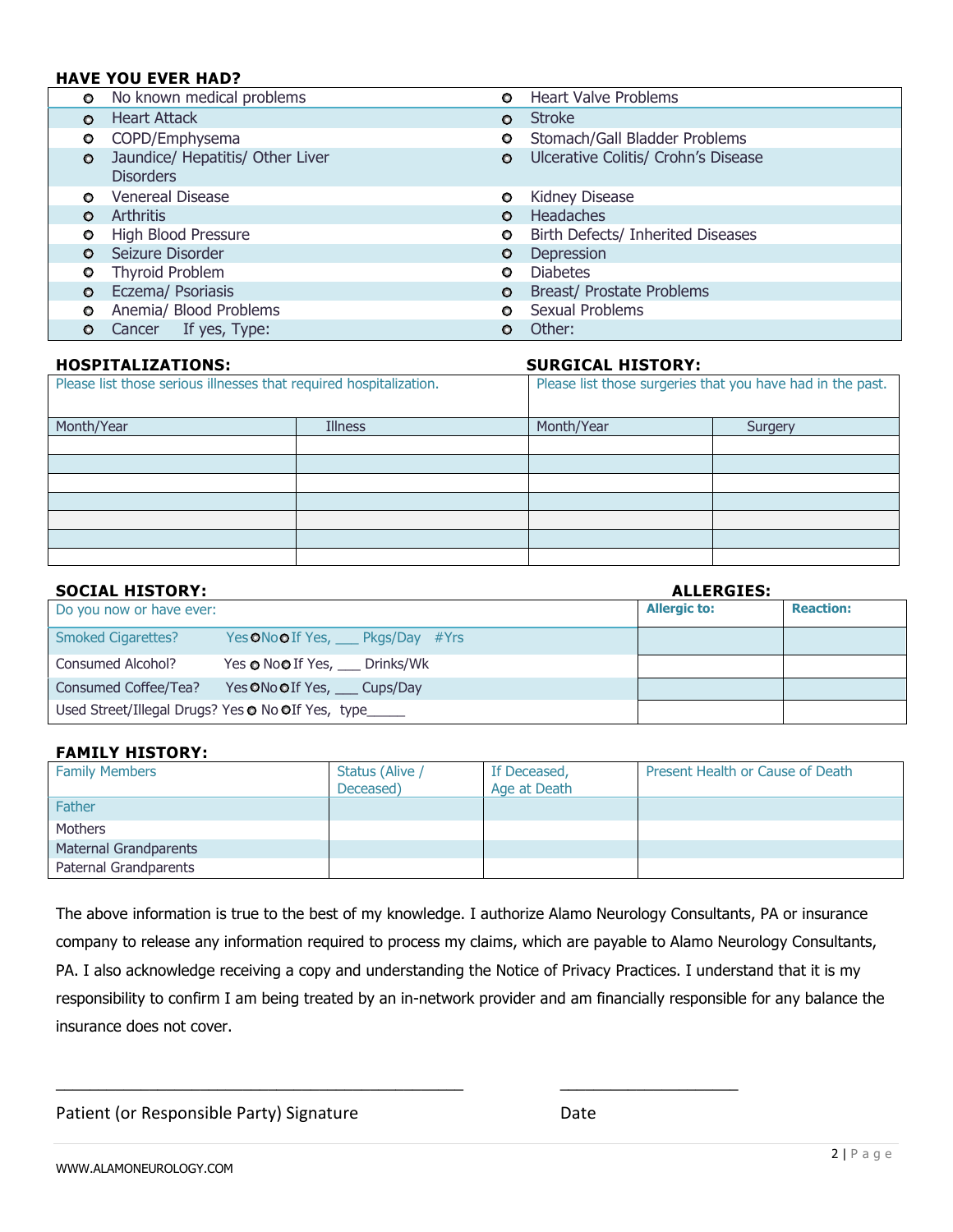

## **MEDICAL RECORDS RELEASE AND AUTHORIZATION FOR USE OR DISCLOSURE OF PROTECTED HEALTH INFORMATION**

| Patient Name:                                                                                                       | Date of Birth:                                                                                                                                            |
|---------------------------------------------------------------------------------------------------------------------|-----------------------------------------------------------------------------------------------------------------------------------------------------------|
| Address:                                                                                                            | Phone #:                                                                                                                                                  |
| All records<br>X-ray/radiology records<br>□                                                                         | I authorize the custodian of my records to release the following information* (check all applicable):<br>Laboratory/pathology records<br>Abstract/Summary |
| The information may be used for each of the following purposes:<br>At my request<br>ப<br>For payment/insurance<br>□ | For my health care<br>For employment purposes                                                                                                             |
|                                                                                                                     | *Netal If these reserve contain only information from provieus providers or information about UIN/A                                                       |

*\*Note: If these records contain any information from previous providers or information about HIV/AIDS status, cancer diagnosis, drug/alcohol abuse, or sexually transmitted disease, you are hereby authorizing disclosure of this information.*

Please send the records listed above to:

**Alamo Neurology Consultants, PA 9730 Westover Hills Blvd, Ste 105 San Antonio, Texas 78251 Fax: 360-462-6496** 

This authorization shall expire no later than one year from the date of signature. I understand that after the custodian of records discloses my health information, it may no longer be protected by federal privacy laws. I further understand that this authorization is voluntary and that I may refuse to sign this authorization. My refusal to sign will not affect my ability to obtain treatment; receive payment; or eligibility for benefits unless allowed by law. By signing below I represent and warrant that I have authority to sign this document and authorize the use or disclosure of protected health information and that there are no claims or orders pending or in effect that would prohibit, limit, or otherwise restrict my ability to authorize the use or disclosure of this protected health information.

| Signature of patient (or patient's<br>personal representative) | Date                                                                                                         |
|----------------------------------------------------------------|--------------------------------------------------------------------------------------------------------------|
| Printed name of patient representative                         | Representative's authority to sign for patient, <i>(i.e parent guardian,</i><br>power of attorney, executor) |